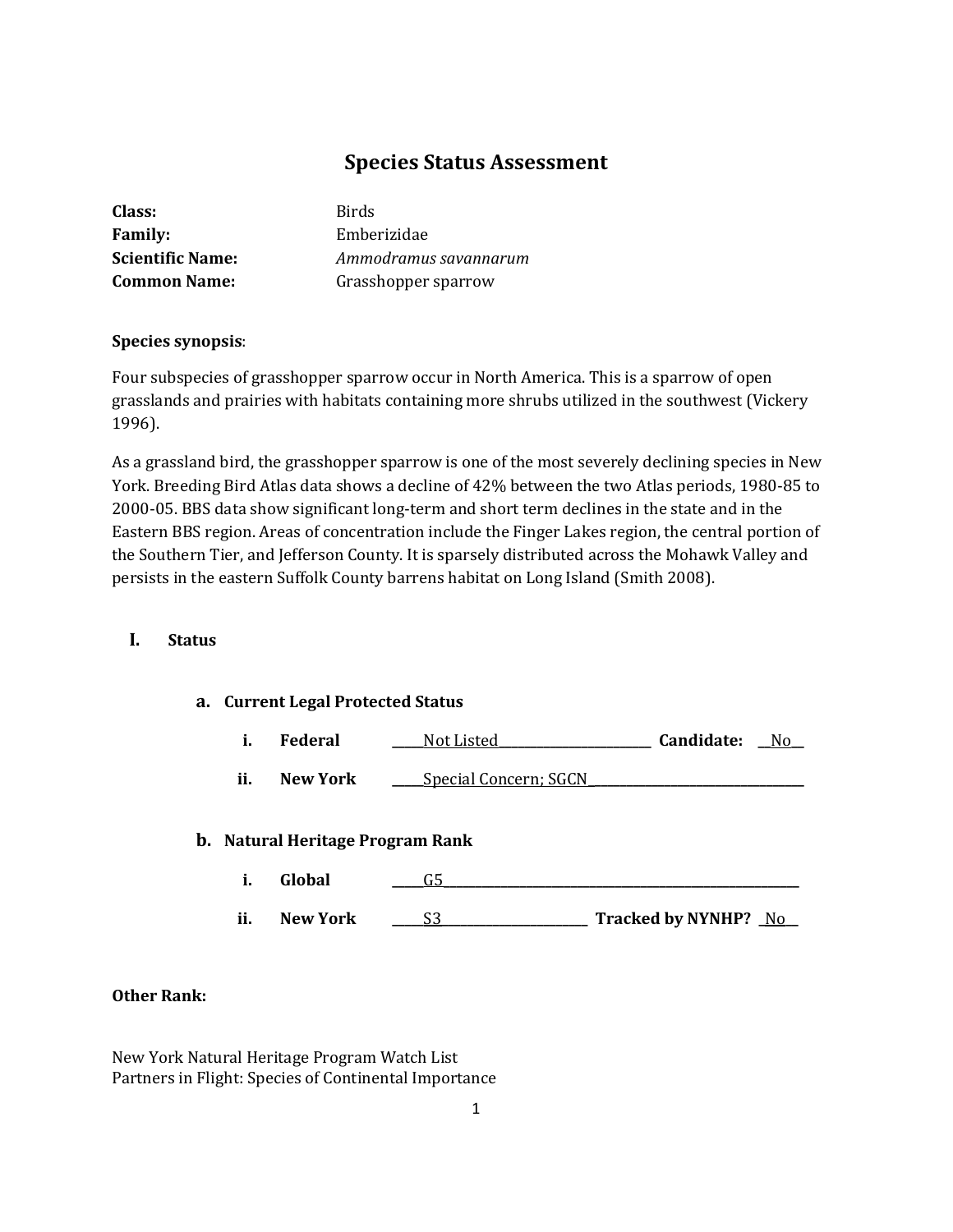#### **Status Discussion:**

The grasshopper sparrow is a fairly common but local breeder on eastern Long Island and in interior lowlands of the Appalachian Plateau and the Great Lakes Plain. It is absent from Alleghenies, Adirondacks, Catskills. Declines noted between the first and second Breeding Bird Atlas projects have occurred in all regions of occurrence within the state.

Grasshopper sparrow is ranked as Vulnerable, Imperiled, or Critically Imperiled in all northeastern states and provinces except in Pennsylvania and Ontario, where it is considered Apparently Secure.

## **II. Abundance and Distribution Trends**

## **a. North America**

**i. Abundance**

\_\_X\_\_ **declining \_\_\_\_\_increasing \_\_\_\_\_stable \_\_\_\_\_unknown**

**ii. Distribution:**

| declining              | increasing | stable | unknown |
|------------------------|------------|--------|---------|
| Time frame considered: | 1999-2009  |        |         |

## **b. Regional**

| <i>i.</i> Abundance              |             |         |
|----------------------------------|-------------|---------|
| $X$ declining ______ increasing  | ____stable  | unknown |
| ii. Distribution:                |             |         |
| $X$ declining ______ increasing  | stable      | unknown |
| Regional Unit Considered: ______ | Eastern BBS |         |
| <b>Time frame considered:</b>    | 1999-2009   |         |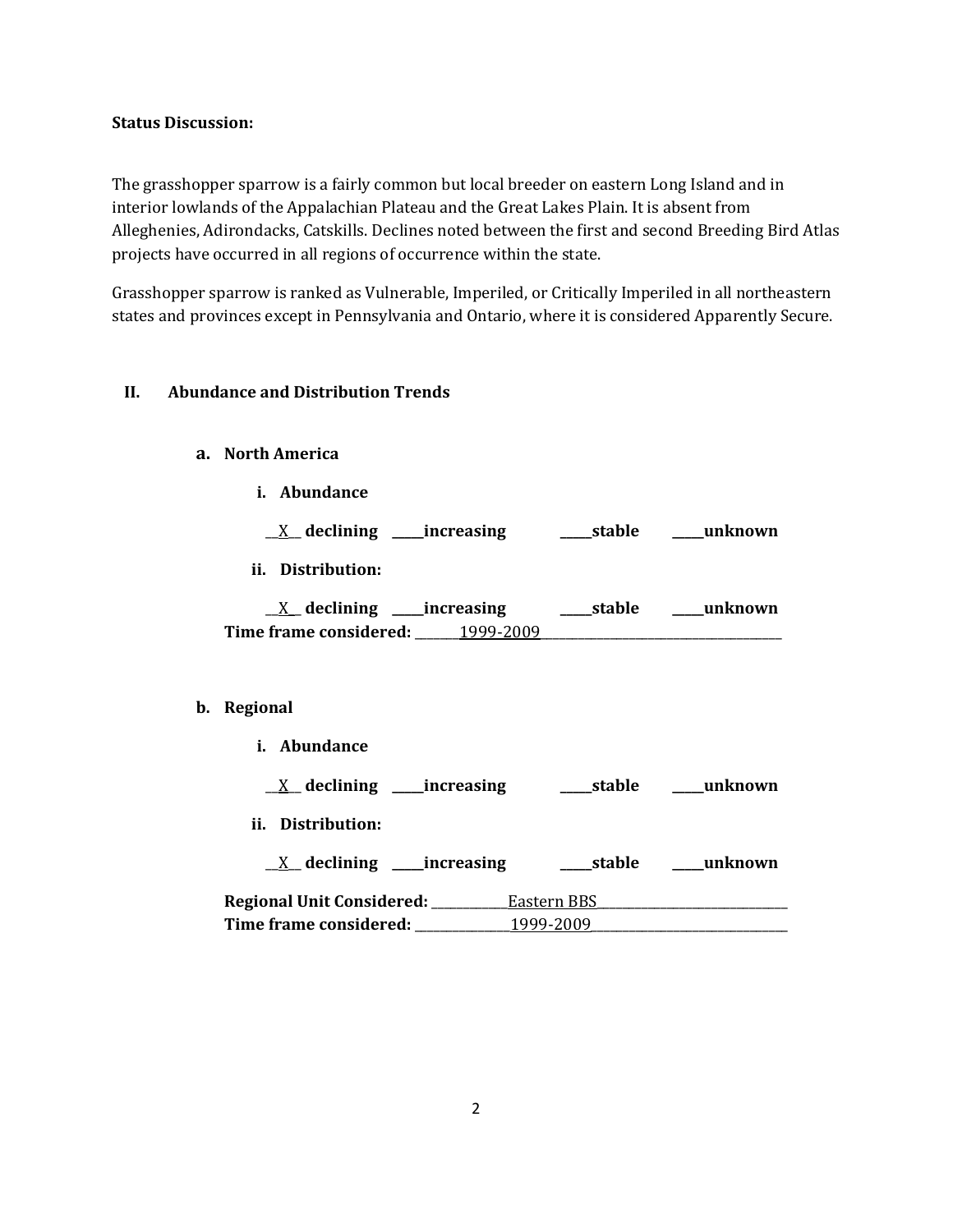**c. Adjacent States and Provinces**

| <b>CONNECTICUT</b>                                         |                                                              |                          |           |
|------------------------------------------------------------|--------------------------------------------------------------|--------------------------|-----------|
| i. Abundance<br>ii. Distribution:                          | <u>X</u> declining ____increasing ______stable _____unknown  |                          |           |
|                                                            | <u>X</u> declining ____increasing _______stable _____unknown |                          |           |
| Time frame considered: 1999-2009                           |                                                              |                          |           |
|                                                            |                                                              |                          |           |
| MASSACHUSETTS Not Present Modata X                         |                                                              |                          |           |
| i. Abundance<br>ii. Distribution:                          |                                                              |                          |           |
|                                                            | ___ declining ____increasing ______stable ___ X__unknown     |                          |           |
| Time frame considered: Two breeding occurrences since 1980 |                                                              |                          |           |
|                                                            |                                                              |                          |           |
| NEW JERSEY Not Present __________ No data ______           |                                                              |                          |           |
| i. Abundance                                               |                                                              |                          |           |
|                                                            |                                                              |                          |           |
| ii. Distribution:                                          |                                                              |                          |           |
|                                                            | <u>X</u> declining ____increasing ______stable ____unknown   |                          |           |
|                                                            |                                                              |                          |           |
| Listing Status: _________Threatened                        |                                                              | $\overline{\phantom{a}}$ | SGCN? Yes |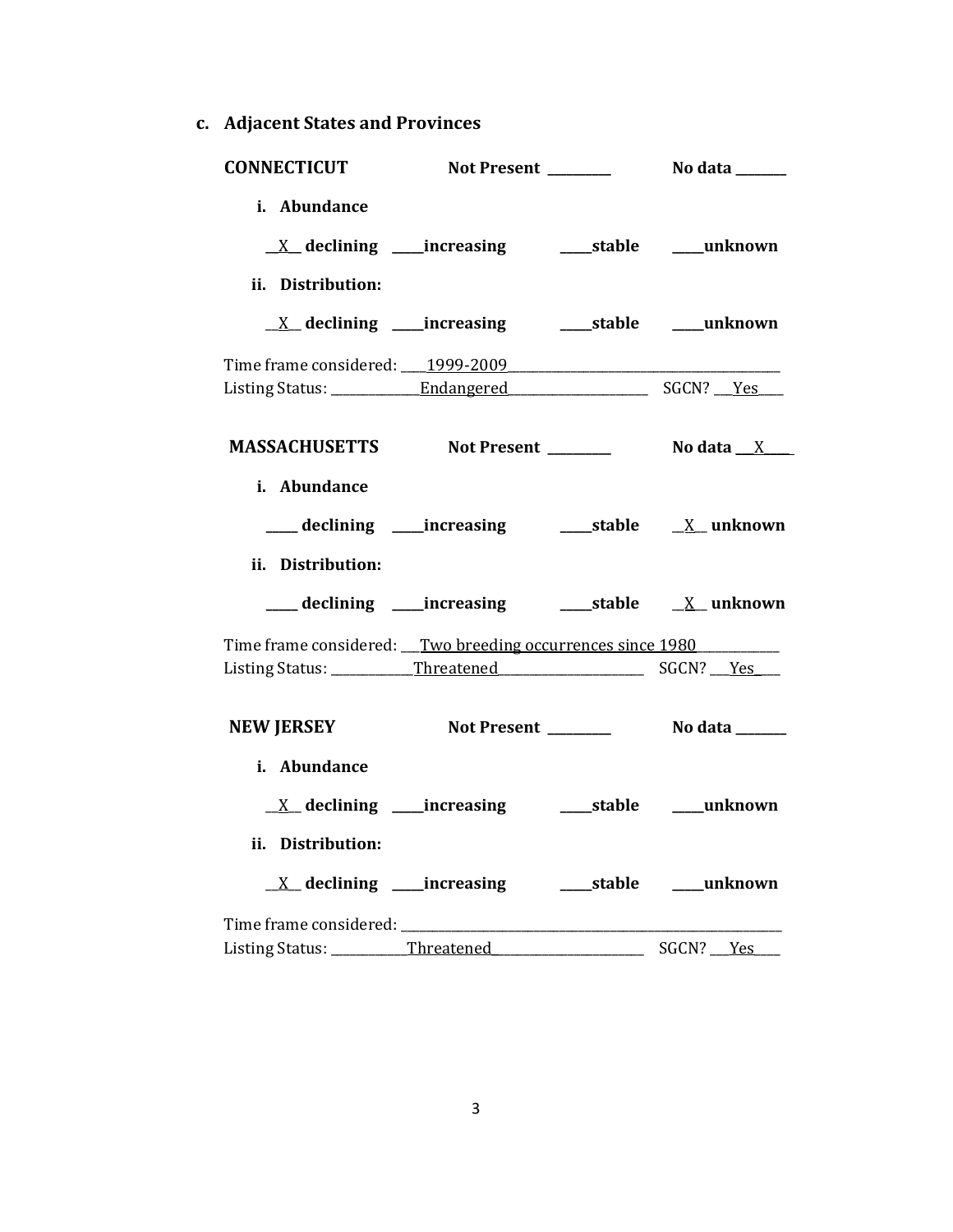| <b>ONTARIO</b>                                    |                                                             |                |
|---------------------------------------------------|-------------------------------------------------------------|----------------|
| i. Abundance                                      |                                                             |                |
|                                                   |                                                             |                |
| ii. Distribution:                                 |                                                             |                |
|                                                   |                                                             |                |
|                                                   |                                                             |                |
|                                                   |                                                             |                |
| PENNSYLVANIA Not Present _________ No data ______ |                                                             |                |
| i. Abundance                                      |                                                             |                |
|                                                   | <u>X</u> declining ____increasing ______stable ____unknown  |                |
| ii. Distribution:                                 |                                                             |                |
|                                                   | <u>X</u> declining ____increasing _______stable ____unknown |                |
| Time frame considered: 1999-2009                  |                                                             |                |
|                                                   |                                                             |                |
| <b>QUEBEC</b>                                     | Not Present ________                                        | No data ______ |
| i. Abundance                                      |                                                             |                |
|                                                   |                                                             |                |
| ii. Distribution:                                 |                                                             |                |
|                                                   | <u>X</u> declining ____increasing ______stable ____unknown  |                |
|                                                   |                                                             |                |
|                                                   |                                                             |                |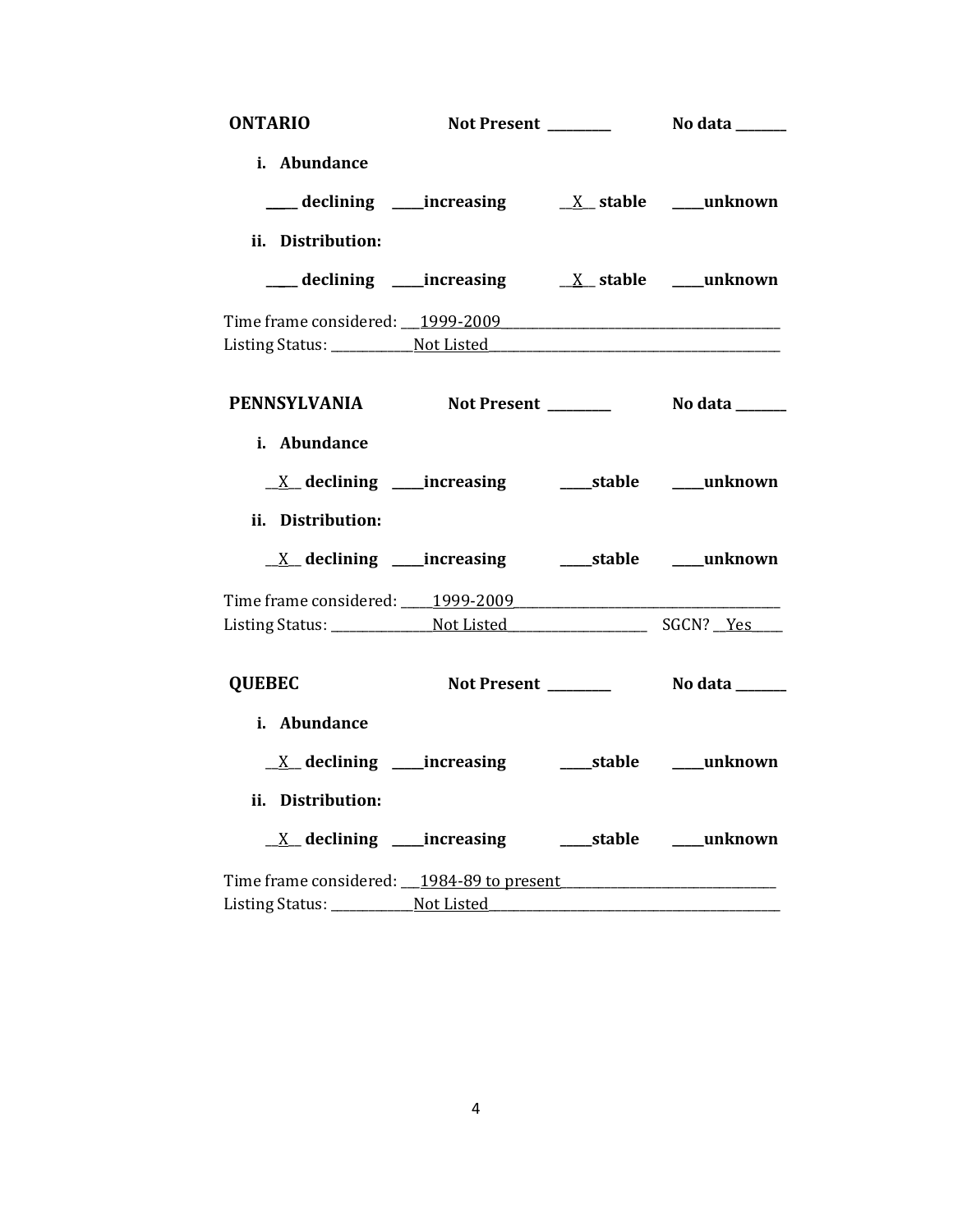| <b>VERMONT</b>                            |                                                                        |                                                                             |
|-------------------------------------------|------------------------------------------------------------------------|-----------------------------------------------------------------------------|
| i. Abundance                              |                                                                        |                                                                             |
|                                           |                                                                        |                                                                             |
| ii. Distribution:                         |                                                                        |                                                                             |
|                                           | $\underline{X}$ declining ____increasing _________stable ______unknown |                                                                             |
| Time frame considered: 1976-81 to 2003-07 |                                                                        |                                                                             |
|                                           |                                                                        |                                                                             |
|                                           |                                                                        |                                                                             |
| d. – New York                             |                                                                        | No data $\frac{1}{\sqrt{1-\frac{1}{2}}\cdot\frac{1}{\sqrt{1-\frac{1}{2}}}}$ |
| i. Abundance                              |                                                                        |                                                                             |
|                                           |                                                                        |                                                                             |
| ii. Distribution:                         |                                                                        |                                                                             |
|                                           |                                                                        |                                                                             |

## **Monitoring in New York.**

While not specific to grasshopper sparrows, point counts are conducted at sites enrolled in the NYS Grassland Landowner Incentive Program and at some state Wildlife Management Areas. In 2005, Audubon NY conducted grassland bird surveys within the NYS Grassland Bird Focus Areas to help identify target species for each focus area. As a follow-up to these surveys, in 2006 NYSDEC did targeted surveys for species that were not well represented in the 2005 survey. Grasshopper sparrow was one of the primary species targeted during both of these survey efforts.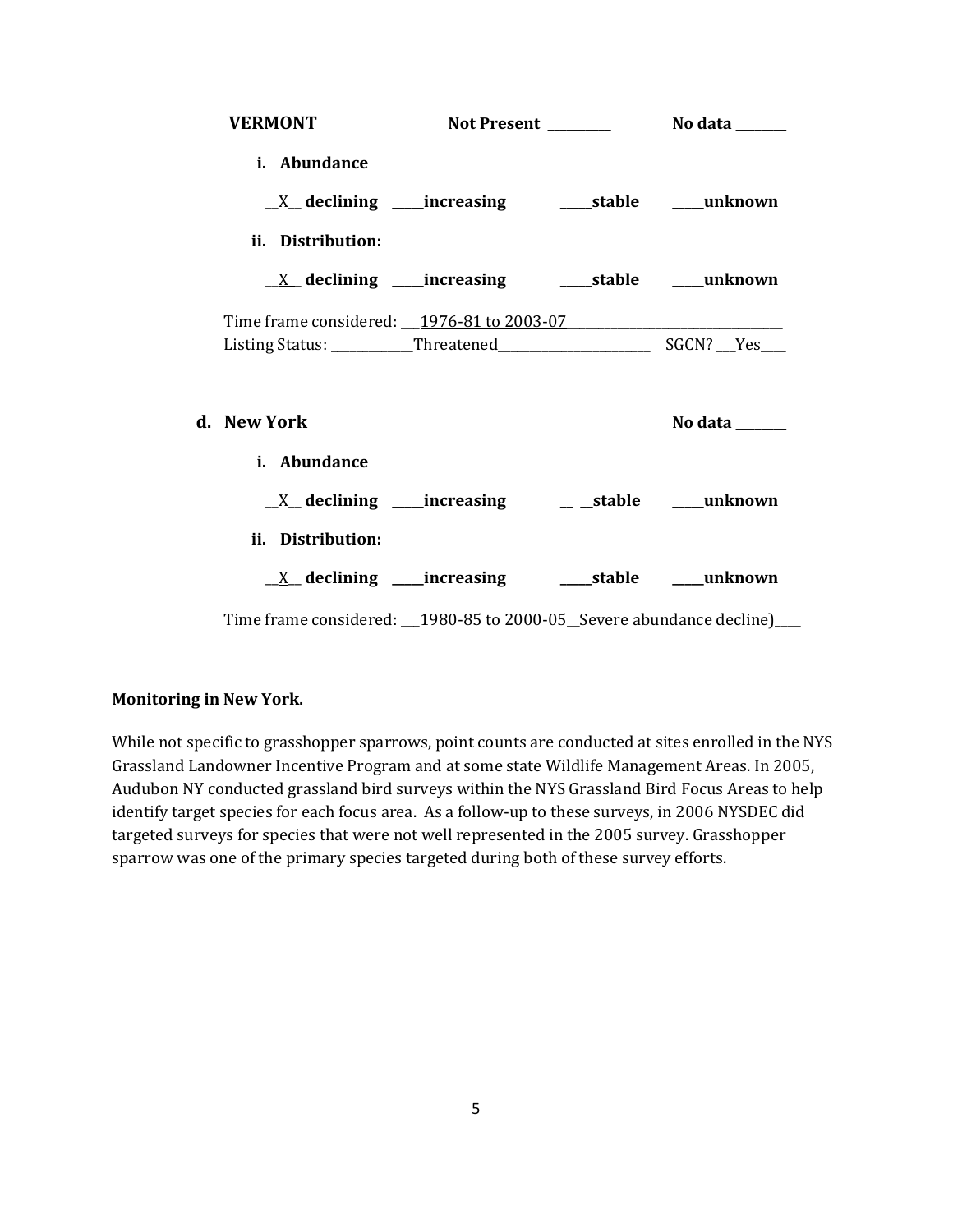#### **Trends Discussion:**

As a grassland bird, populations have decline severely in the past 20 years. The second Breeding Bird Atlas documented a 42% decline in occupancy from 1980-85 to 2000-05. Breeding Bird Survey (BBS) data for New York show a significant short-term decline of 9.1% per year from 2001-2011, and a significant long-term decline of 8.3% per year from 1966-2011. The overall decline in New York for 2001 to 2011 is 62% (Sauer et al. 2012).



**Figure 1**. Range of the grasshopper sparrow in North America (Birds of North America Online 2013).



**Figure 2**. Grasshopper sparrow occurrence in New York State during the second Breeding Bird Atlas (McGowan and Corwin 2008).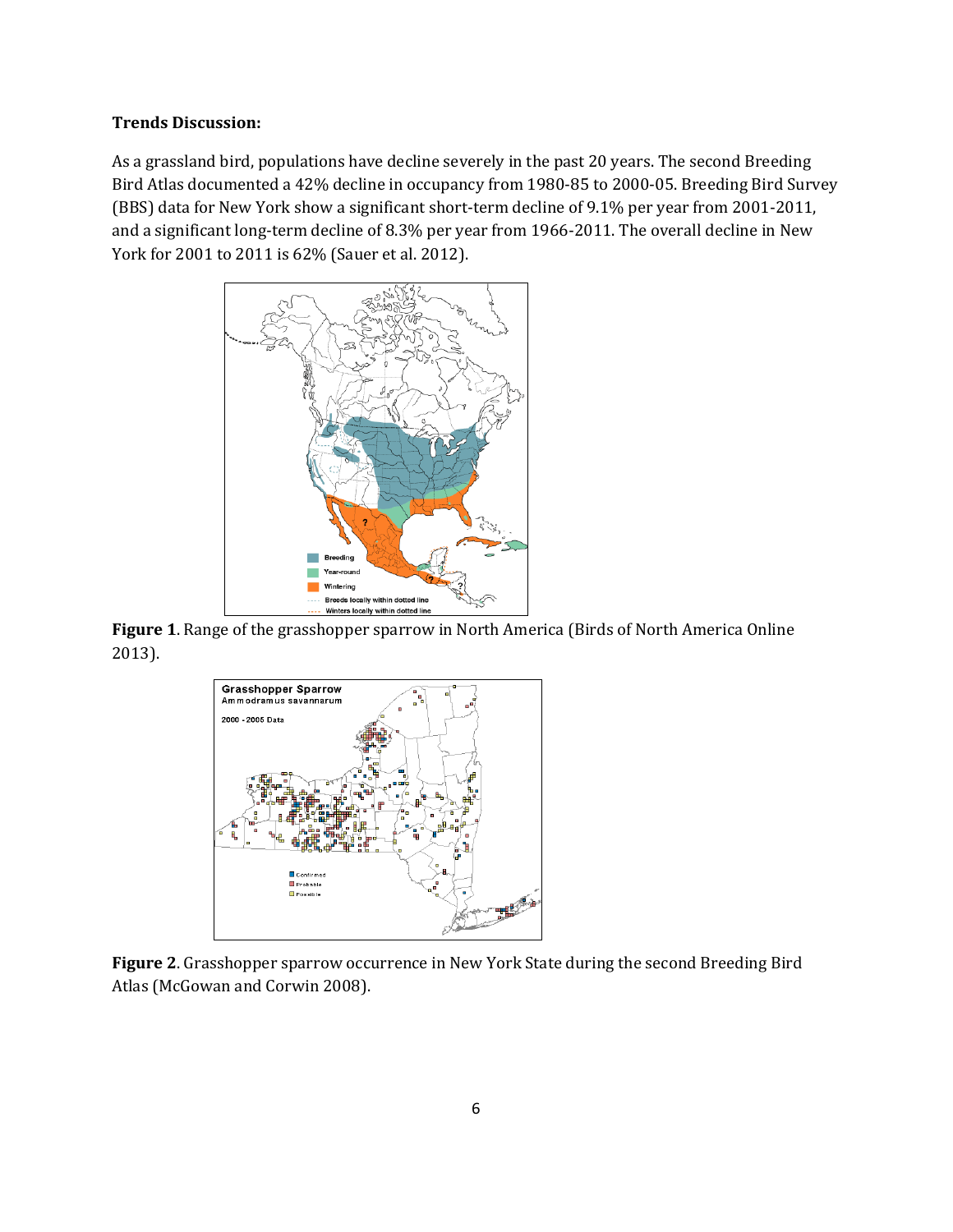

**Figure 3**. Change in grasshopper sparrow occurrence in New York State between the first Breeding Bird Atlas and the second Breeding Bird Atlas (McGowan and Corwin 2008).



**Figure 4**. Conservation status of the grasshopper sparrow in North America (NatureServe 2012).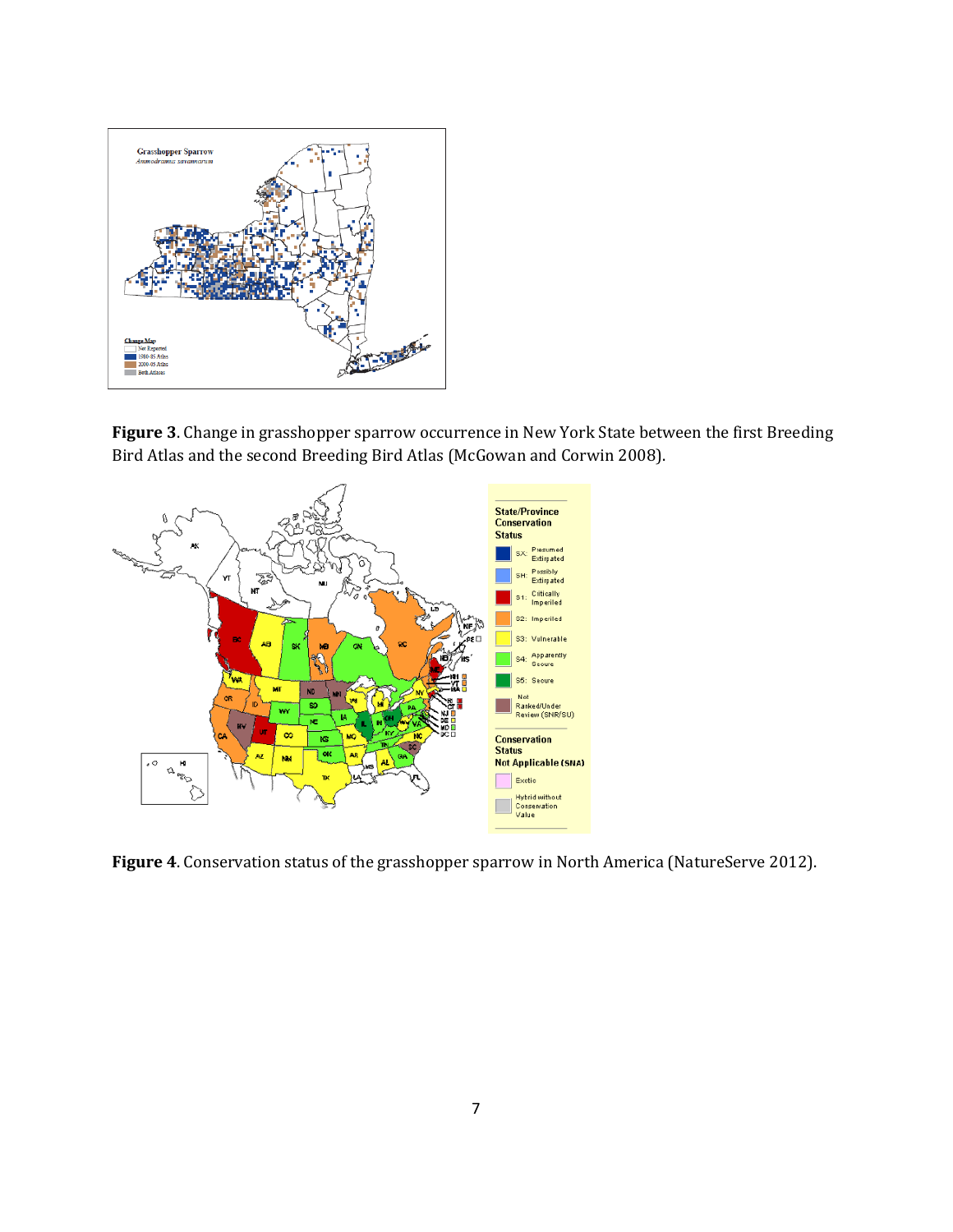## **III. New York Rarity, if known:**

| <b>Historic</b><br>(select one) | # of Animals | # of Locations | % of State |
|---------------------------------|--------------|----------------|------------|
| prior to 1970                   |              |                |            |
| prior to 1980<br>prior to 1990  |              | 822 blocks     |            |

# **Details of historic occurrence:**

The first Breeding Bird Atlas (1980-85) documented occupancy in 15% of the survey blocks statewide (Andrle and Carroll 1988).

| Current | # of Animals | # of Locations | % of State |
|---------|--------------|----------------|------------|
|         |              | 477 blocks     | 9%         |

## **Details of current occurrence:**

The second Breeding Bird Atlas (2000-05) documented occupancy in 9% of the survey blocks statewide, a decline of 42% in the last 20 years (McGowan and Corwin 2008).

## **New York's Contribution to Species North American Range:**

| <b>Distribution</b> (percent of NY where species occurs) |           | <b>Abundance</b> (within NY distribution) |
|----------------------------------------------------------|-----------|-------------------------------------------|
|                                                          | $0 - 5\%$ | abundant                                  |
| $X_{-}$                                                  | $6 - 10%$ | common                                    |
|                                                          | 11-25%    | <sub>___</sub> fairly common              |
|                                                          | 26-50%    | uncommon                                  |
|                                                          | $>50\%$   | rare                                      |

## **NY's Contribution to North American range**

- $X$  0-5%
- $-6 10\%$
- $\frac{11-25\%}{ }$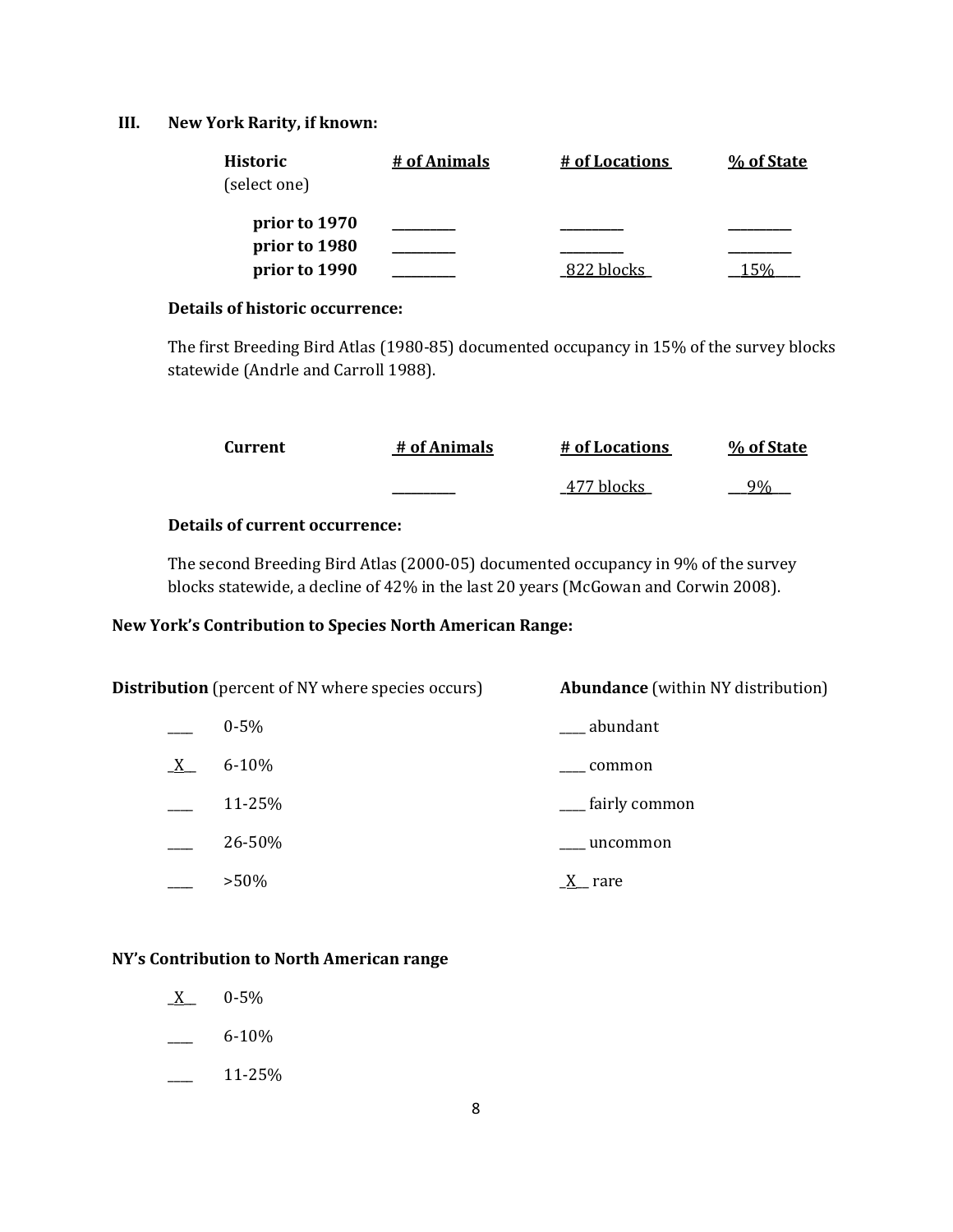\_\_\_\_ 26-50%

 $>50\%$ 

**Classification of New York Range**

**\_\_\_\_\_ Core**

\_\_X\_\_\_ **Peripheral**

**\_\_\_\_\_ Disjunct**

**\_\_\_\_\_\_\_\_\_\_\_**

**Distance to core population:**

# **IV. Primary Habitat or Community Type:**

- 1. Pasture/Hay
- 2. Old Field Managed Grasslands
- 3. Native Barrens and Savanna
- 4. Pine Barrens
- 5. Urban and Recreational Grasses

## **Habitat or Community Type Trend in New York:**

| $\underline{X}$ Declining                                 | <b>Stable</b> | <b>Increasing</b> | Unknown             |  |
|-----------------------------------------------------------|---------------|-------------------|---------------------|--|
| <b>Time frame of decline/increase: _____ Since 1970s_</b> |               |                   |                     |  |
| <b>Habitat Specialist?</b>                                |               | X Yes             | No.                 |  |
| <b>Indicator Species?</b>                                 |               | <b>Example SE</b> | N <sub>0</sub><br>X |  |

## **Habitat Discussion:**

The grasshopper sparrow is a bird of open grasslands and prairies. This sparrow is reported to use open grasslands with patches of bare ground, avoiding areas with extensive shrub cover (Vickery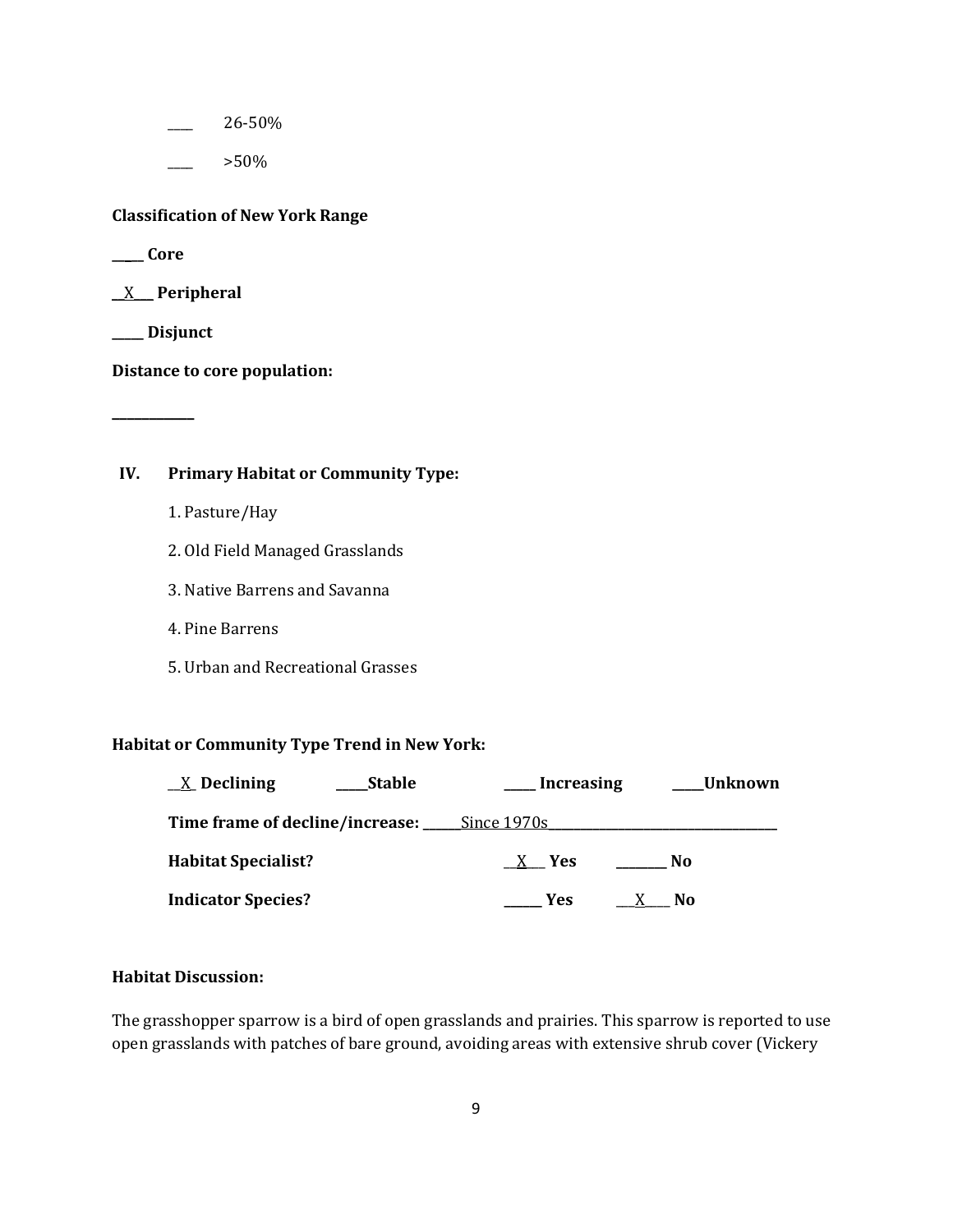1996), but this is not always the case in New York (Smith 2008). In western New York, grasshopper sparrows are more likely to persist in grasslands larger than 8 ha (Balent and Norment 2003).

## **V. New York Species Demographics and Life History**

- \_\_X\_\_ **Breeder in New York**
	- \_\_X\_\_ **Summer Resident**
	- **\_\_\_\_\_ Winter Resident**
	- **\_\_\_\_\_ Anadromous**

**\_\_\_\_\_ Non-breeder in New York**

- **\_\_\_\_\_ Summer Resident**
- **\_\_\_\_\_ Winter Resident**
- **\_\_\_\_\_ Catadromous**

**\_\_\_\_\_ Migratory only**

**\_\_\_\_\_Unknown**

## **Species Demographics and Life History Discussion:**

The age at first breeding of grasshopper sparrows is generally the first spring after hatching. Individuals are presumed to breed annually thereafter. Nesting success, defined as producing at least one fledgling per nest, varies considerably throughout the species' range. Throughout most of the range, grasshopper sparrows can produce two successful broods per year, but first-time breeders generally produce only one (Wiens 1969). Return rates of males to same breeding site vary greatly, apparently being much lower in the Midwest and prairie regions than in the East.

## **VI. Threats:**

Land-use changes are a significant threat to grassland bird populations on regional and continental scales. From 1940 to 1986 in 18 northeastern states, the area in hay fields declined from 12.6 to 7.1 million ha. During the same period, hay fields planted to alfalfa and alfalfa mixtures, a vegetation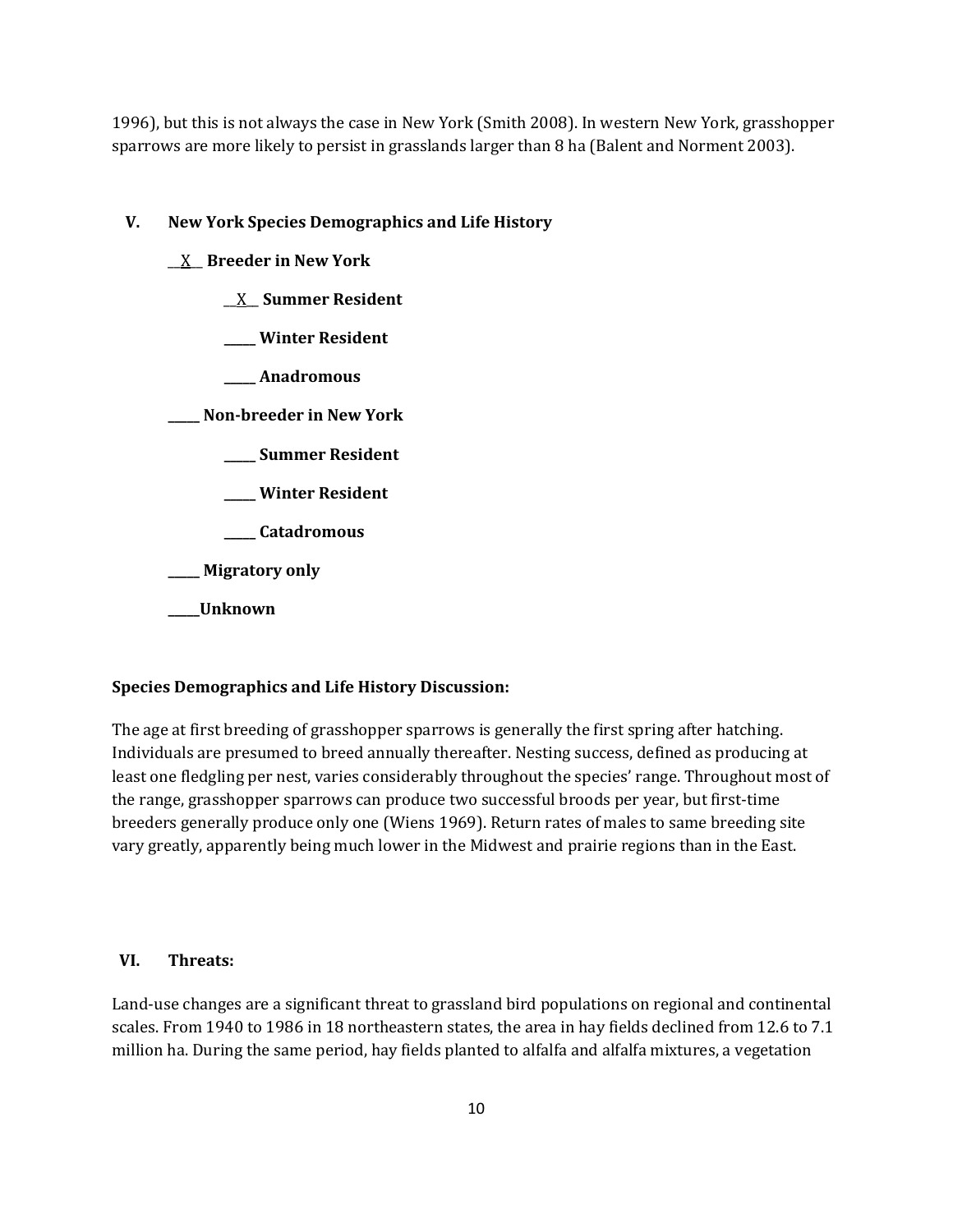type not typically used by many species of grassland birds, increased from 20% to 60% (Bollinger and Gavin 1992).

Since the mid-1940s, the eastward expansion of grassland birds has reversed in northeastern U.S. and southern Ontario as agricultural lands have been abandoned, reverting to deciduous forest (Robbins et al. 1986, Hussell 1987). Sibley (1988) noted that declines had resulted from the replacement of grain crops by corn and alfalfa, despite the use of corn fields for breeding noted by other authors.

Declines in some areas have been attributed to decrease in hayfield area, earlier and more frequent hay-cropping, and shift from timothy and clover to alfalfa; earlier, agricultural practices that converted wooded land to open land resulted in an increase in range (Bollinger et al. 1990, Bollinger and Gavin 1992). In New York, primary disturbance to nesting is hay-cropping; 100% of nests with eggs and young nestlings affected by mowing were abandoned or destroyed, but proportion of young lost declined with age of nestlings (Bollinger et al. 1990). A threat to the grasslands in New York is a failure to address the viability of dairy farming, especially smaller family farms (NYSDEC 2005). Fire-dependent pine barren type communities also support grassland species. Fire suppression can make them less suitable.

A study led by a Canadian toxicologist identified acutely toxic pesticides as the most likely leading cause of the widespread decline in grassland bird numbers in the United States. The 23-year assessment, which looked at five other causes of grassland bird decline besides lethal pesticide risk, including change in cropped pasture such as hay or alfalfa production, farming intensity or the proportion of agricultural land that is actively cropped, herbicide use, overall insecticide use, and change in permanent pasture and rangeland, concluded that lethal pesticides were nearly four times more likely to be associated with population declines than the next most likely contributor, changes in cropped pasture (Mineau and Whiteside 2013).

## **Are there regulatory mechanisms that protect the species or its habitat in New York?**

**\_\_\_\_\_\_ No \_\_\_\_\_ Unknown**

**\_\_X\_\_\_ Yes** 

Grasshopper sparrow is protected under the Migratory Bird Treaty Act of 1918.

# **Describe knowledge of management/conservation actions that are needed for recovery/conservation, or to eliminate, minimize, or compensate for the identified threats:**

The NYSDEC's Best Management Practices (BMPs) for grassland birds should be used to guide habitat management on grassland habitat or habitat to be converted into grassland. The management goal of these BMPs is to maintain the open, grassy conditions necessary for successful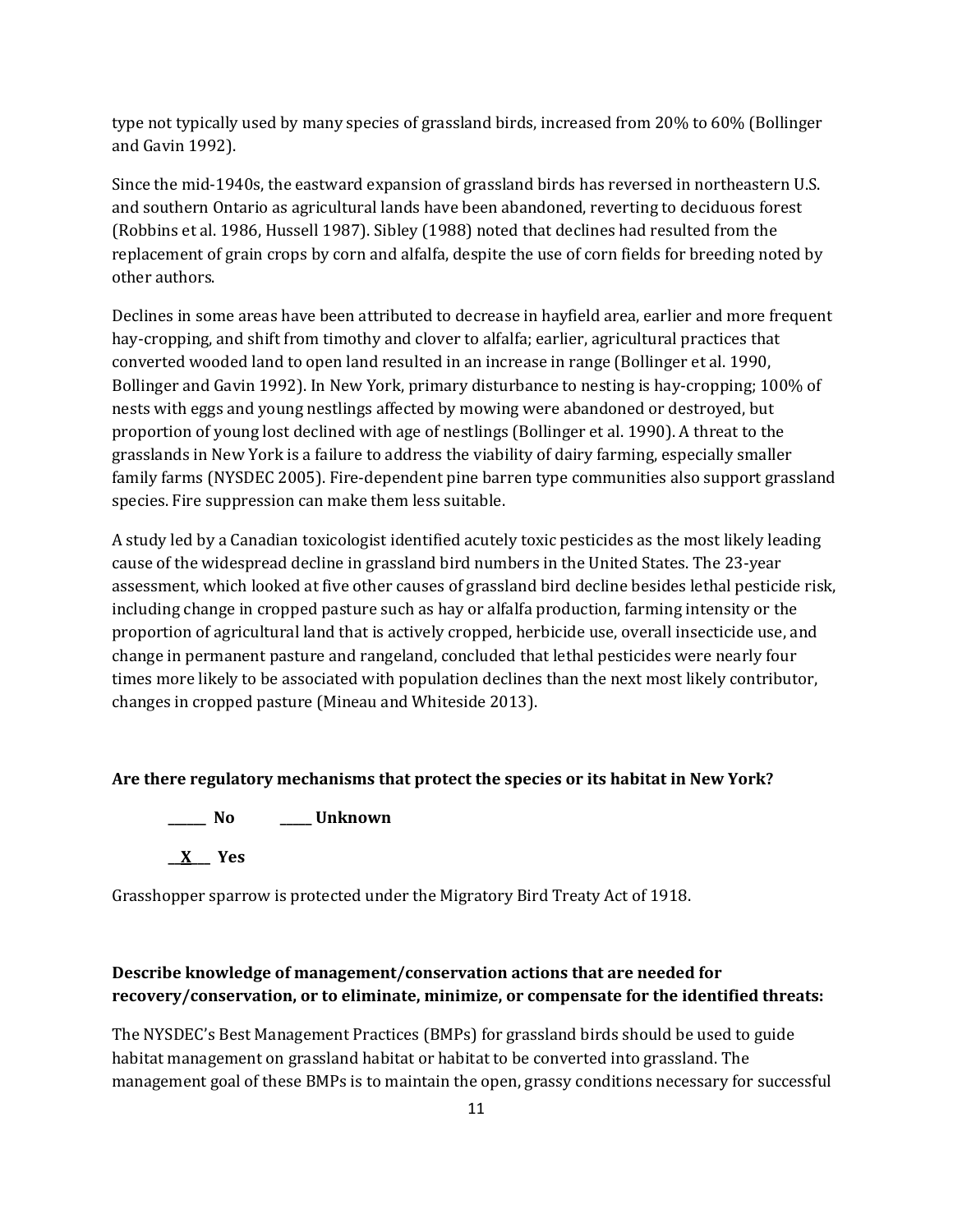breeding by grassland birds and to avoid disturbance to nesting birds. Techniques may include seeding, mowing, and removal of trees and shrubs including invasive species. Typically, land should be managed for a minimum of 5 years to begin showing benefits for grassland birds. These BMPs form the basis for specific 5-year Site Management Plans for landowners selected to receive technical and financial assistance through LIP (NYSDEC 2013).

The publication, *A Plan for Conserving Grassland Birds in New York* (Morgan and Burger 2008), identifies focus areas for coordinating grassland bird conservation efforts. Because grassland birds are sensitive to landscape-level factors and funding for conservation activities is limited, the best opportunity for achieving success is to concentrate efforts within regions of the state that support key residual populations of grassland birds. Suitable landcover classification datasets are needed to incorporate habitat availability into the delineation process.

Because the vast majority of remaining grassland habitat is privately owned, private lands incentive programs and educational programs should be a major component of the conservation effort. Protection of existing habitat for threatened and endangered species through enforcement of regulations pertaining to the taking of habitat is also a critical component of the conservation effort for these species (Morgan and Burger 2008).

Morgan and Burger (2008) recommend that further research is needed:

1. Methods and data for modeling distributions and abundance of grassland landcover across the landscape.

2. Impacts of management on productivity of grassland birds, to amplify existing information on grassland bird abundances associated with management.

3. Potential benefits of native grass species as grassland habitat in contrast with demonstrated benefit of non-native cool season grasses.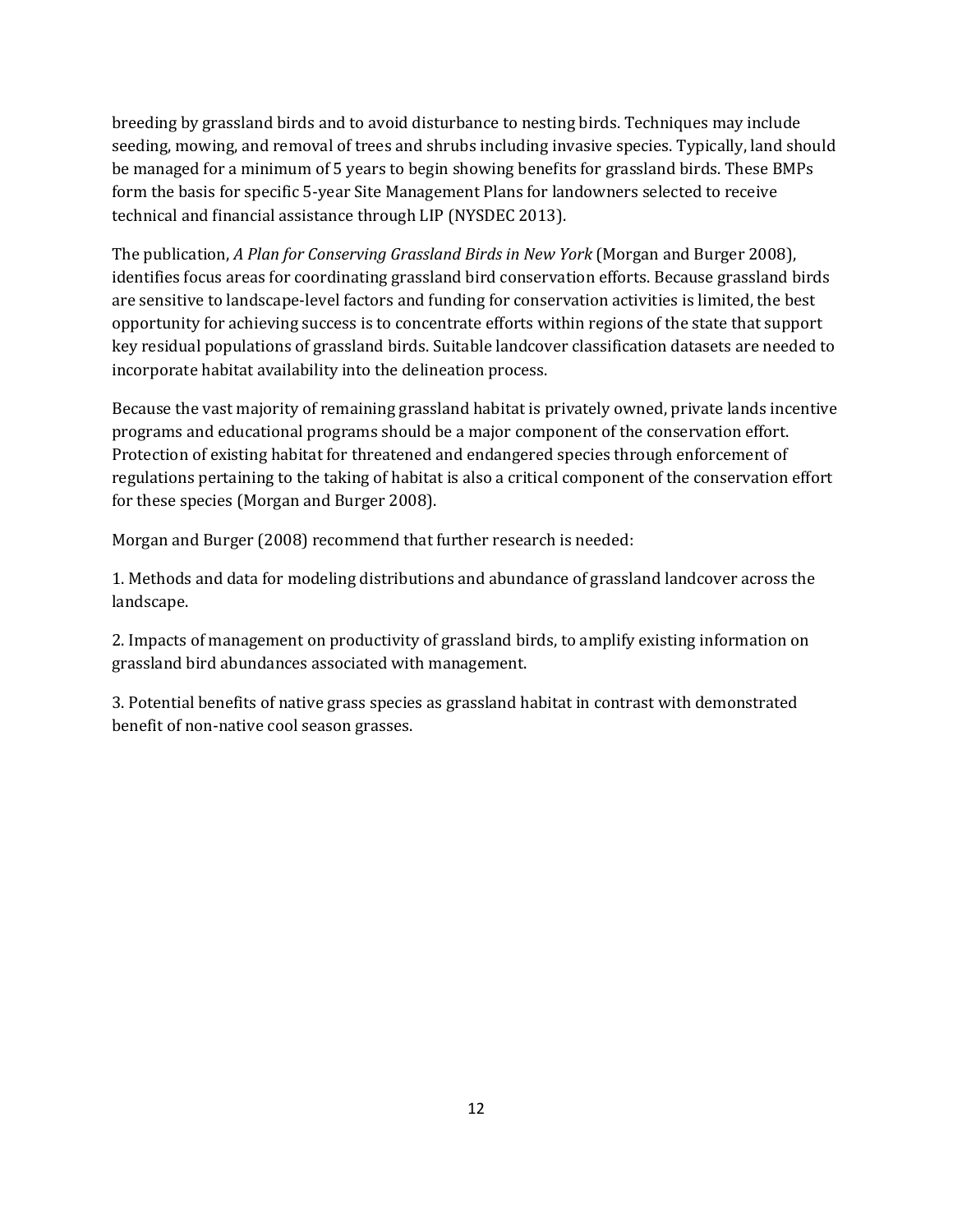| <b>Conservation Actions</b>    |                                                |  |
|--------------------------------|------------------------------------------------|--|
| <b>Action Category</b>         | <b>Action</b>                                  |  |
| Land/Water Protection          | Site/Area Protection                           |  |
| Land/Water Protection          | Resource/Habitat Protection                    |  |
| Land/Water Management          | Site/Area Management                           |  |
| Land/Water Management          | Invasive/Problematic Species Control           |  |
| Land/Water Management          | <b>Habitat and Natural Process Restoration</b> |  |
| <b>Education and Awareness</b> | Training                                       |  |
| <b>Education and Awareness</b> | Awareness & Communications                     |  |
| Law and Policy                 | Policies and Regulations                       |  |

Conservation actions following IUCN taxonomy are categorized in the table below.

The Comprehensive Wildlife Conservation Strategy (NYSDEC 2005) includes recommendations for the following actions for grassland birds, which includes grasshopper sparrow.

#### **Easement acquisition:**

\_\_\_\_ Identify ownership of grasslands in core focus areas, and focus Landowner Incentive Program (LIP) funding for use in conserving the most important privately-owned grasslands in the state, and distribute \$400,000 per year from LIP to conserve priority grasslands.

#### **Habitat management:**

Develop habitat management guidelines and action plans for priority focus grassland bird species.

## **Habitat research:**

\_\_\_\_ Evaluate the effects of specific farming and management practices, such as: timing of mowing, intensity of grazing, frequency of mowing, mowing versus haying versus prescribed fire, and width of buffer strips on productivity of grassland birds.

#### **Other acquisition:**

Incorporate priority grassland focus areas into the NYS Open Space Plan.

#### **Other action:**

Work with public land managers, including NRCS, USFWS, DEC and others, to better direct funding and other resources to the highest priority areas and projects for grassland habitat management. The ability to focus funding sources in core priority grasslands will be key. If the funding sources from National Resource Conservation Service (NRCS) cannot be adequately focused in priority areas, then this will cripple the ability to conserve the most critical grassland areas and will result in continued declines in grassland birds even within these focus areas.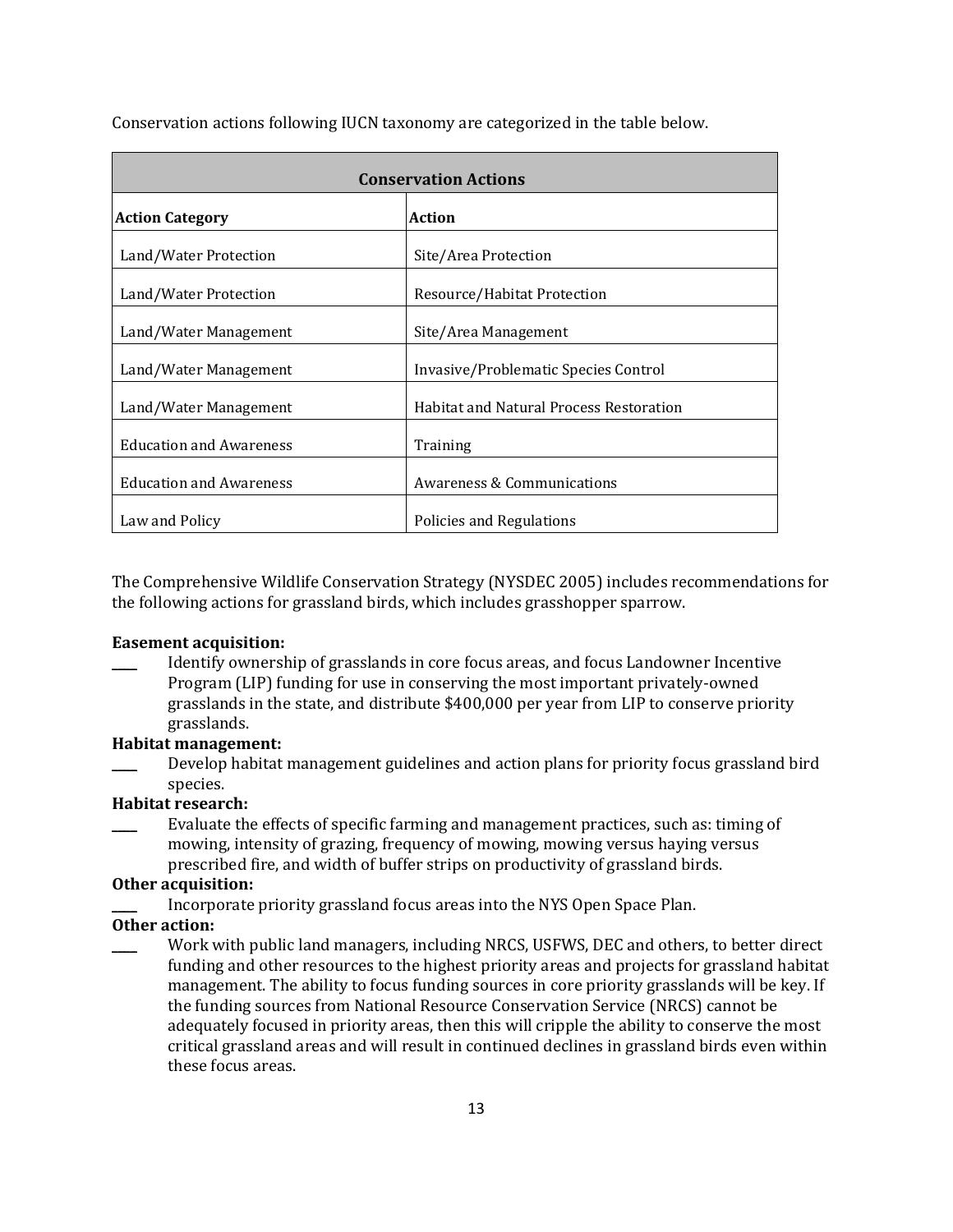Develop an outreach program to educate the public and land managers on the need for, and wildlife benefits, of grasslands. Also provide technical guidance on what and how to benefit grassland species. Outreach to private landowners will be a key first step to educate the public about the importance of their lands to grassland birds. So much of this habitat exists on private lands that their cooperation will be the ultimate deciding factor on whether species declines can be halted. Their cooperation at the level needed for meaningful change will probably hinge on some form of subsidies.

#### **Population monitoring:**

- Develop and implement supplemental monitoring programs for grassland bird species that are not adequately sampled by BBS to determine precise population trends and evaluate effectiveness of conservation efforts. Use long term trend data to determine effectiveness of grassland conservation efforts.
- Complete inventory of potential grassland habitat for species present, distribution, and relative abundance of priority species.

#### **Statewide management plan:**

\_\_\_\_ Complete a comprehensive Grassland Bird Conservation Plan that coordinates research, management, and conservation efforts to more effectively conserve NY's grassland birds. Identify priority species and delineate priority focus areas for conservation and management.

## **VII. Certainty of Information (0 = no data, 0.5 = uncertain, 1 = certain)**

## **A. Trend Information**

|                     | <b>North America</b> | Regional | <b>New York</b> |
|---------------------|----------------------|----------|-----------------|
| Abundance           |                      |          |                 |
| <b>Occurrence</b>   |                      |          |                 |
| <b>Distribution</b> |                      |          |                 |

## **B. Current Rarity**

| # of Animals     | 0.5           |
|------------------|---------------|
| # of Occurrences | $0.5^{\circ}$ |
| % of State       |               |
| % of NA Range    |               |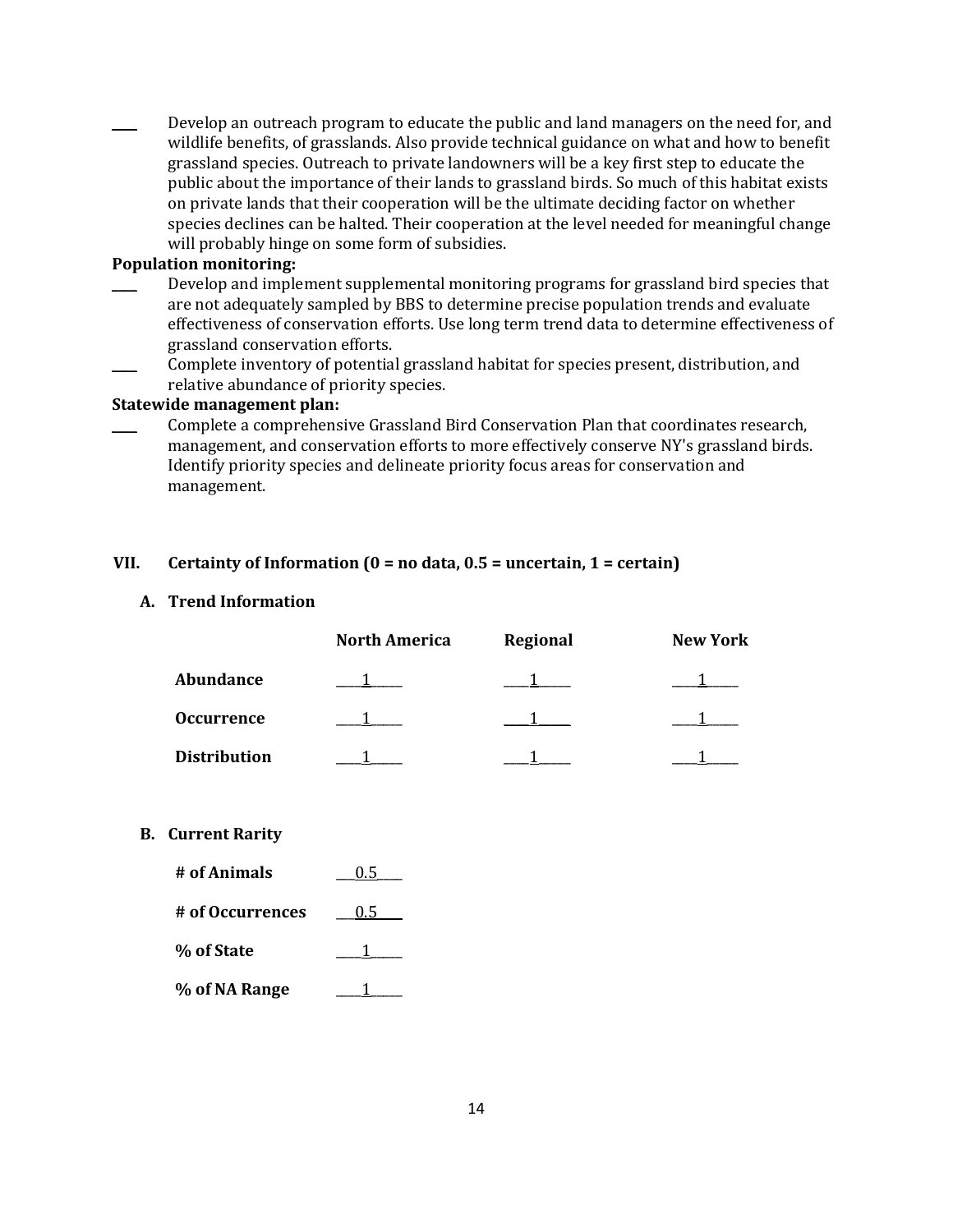**C. Habitat/Community Type**

**Classification** \_\_\_\_1\_\_\_\_ **Trends** \_\_\_\_\_1\_\_

**D. Species Demographics and Life History**

| <b>Demographics</b> |  |
|---------------------|--|
| <b>Life History</b> |  |

| E. | л.<br>_____ |             | c<br><br>____ | __________ | . .<br>_______<br>--- |
|----|-------------|-------------|---------------|------------|-----------------------|
|    | __________  | ___________ | __________    | __________ | ___________           |

**F. Overall \_\_\_\_\_\_\_\_\_\_**

## **Certainty of Information Discussion:**

This is a well understood grassland species. Decline and threats are well documented.

# **VIII. References**

Andrle, R.F. and J.R. Carroll, eds. 1988. The Atlas of breeding birds in New York State. Cornell University Press, Ithaca, NY.

Herkert, J. R. 1994a. The effects of habitat fragmentation on midwestern grassland bird communities. J. Ecol. Appl. 4:461-471.

Herkert, J. R. 1994b. Breeding bird communities of midwestern prairie fragments: the effects of prescribed burning and habitat-area. Nat. Areas J. 14:128-135.

Johnson, R. G. and S. A. Temple. 1990. Nest predation and brood parasitism of tallgrass prairie birds. J. Wildl. Manage. 54:106-111.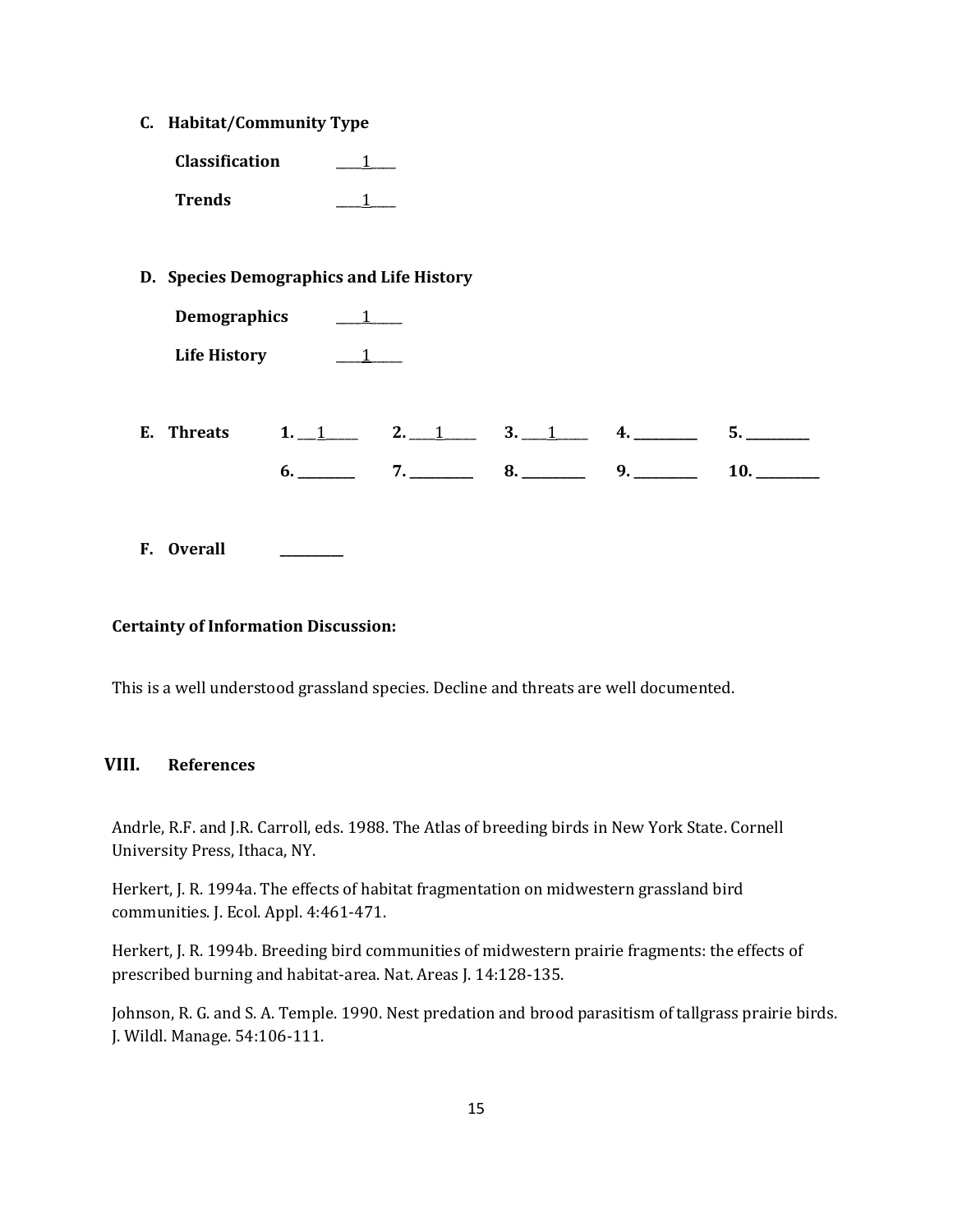McGowan, K.J. and K. Corwin, eds. 2008. The second Atlas of breeding birds in New York State. Cornell University Press, Ithaca, NY.

Mineau, P. and M. Whiteside. 2013. Pesticide acute toxicity is a better correlate of U.S. grassland bird declines than agricultural intensification. PloS ONE 8: 1-8.

Morgan, M. R. and M. F. Burger. 2008. A plan for conserving grassland birds in New York: Final report to the New York State Department of Environmental Conservation under contract #C005137. Audubon New York, Ithaca, NY. <http://ny.audubon.org/PDFs/ConservationPlan-GrasslandBirds-NY.pdf>. Accessed 6 June 2013.

NatureServe. 2012. NatureServe Explorer: An online encyclopedia of life [web application]. Version 7.1. NatureServe, Arlington, Virginia. <http://www.natureserve.org/explorer>. Accessed 6 June 2013.

New York State Department of Environmental Conservation (NYSDEC). 2005. New York State Comprehensive Wildlife Conservation Strategy. <http://www.dec.ny.gov/index.html>. Accessed 6 June 2013.

New York State Department of Environmental Conservation (NYSDEC). 2013. Best management practices for grassland birds. <http://www.dec.ny.gov/pubs/86582.html>. Accessed 6 June 2013.

Sample, D. W. and R. M. Hoffman. 1989. Birds of dry-mesic and dry prairies in Wisconsin. Passenger Pigeon 51:195-208.

Sauer, J. R., J. E. Hines, J. E. Fallon, K. L. Pardieck, D. J. Ziolkowski, Jr., and W. A. Link. 2012. The North American Breeding Bird Survey, Results and Analysis 1966 - 2011. Version 07.03.2013 [USGS](http://www.pwrc.usgs.gov/)  [Patuxent Wildlife Research Center,](http://www.pwrc.usgs.gov/) Laurel, MD.

Schlesinger, M.D., J.D. Corser, K.A. Perkins, and E.L. White. 2011. Vulnerability of at-risk species to climate change in New York. New York Natural Heritage Program, Albany, NY.

Smith, C. R. 2008. Grasshopper sparrow, *Ammodramus savannarum*. Pages 556-57 in The second atlas of breeding birds in New York State (K.J. McGowan and K. Corwin, eds.). Cornell University Press, Ithaca, NY.

Vickery, Peter D. 1996. Grasshopper Sparrow (*Ammodramus savannarum*), The Birds of North America Online (A. Poole, Ed.). Ithaca: Cornell Lab of Ornithology. <http://bna.birds.cornell.edu/bna/species/239>.

Wiens, J. A. 1969. An approach to the study of ecological relationships among grassland birds. Ornithol. Monogr. no. 8.